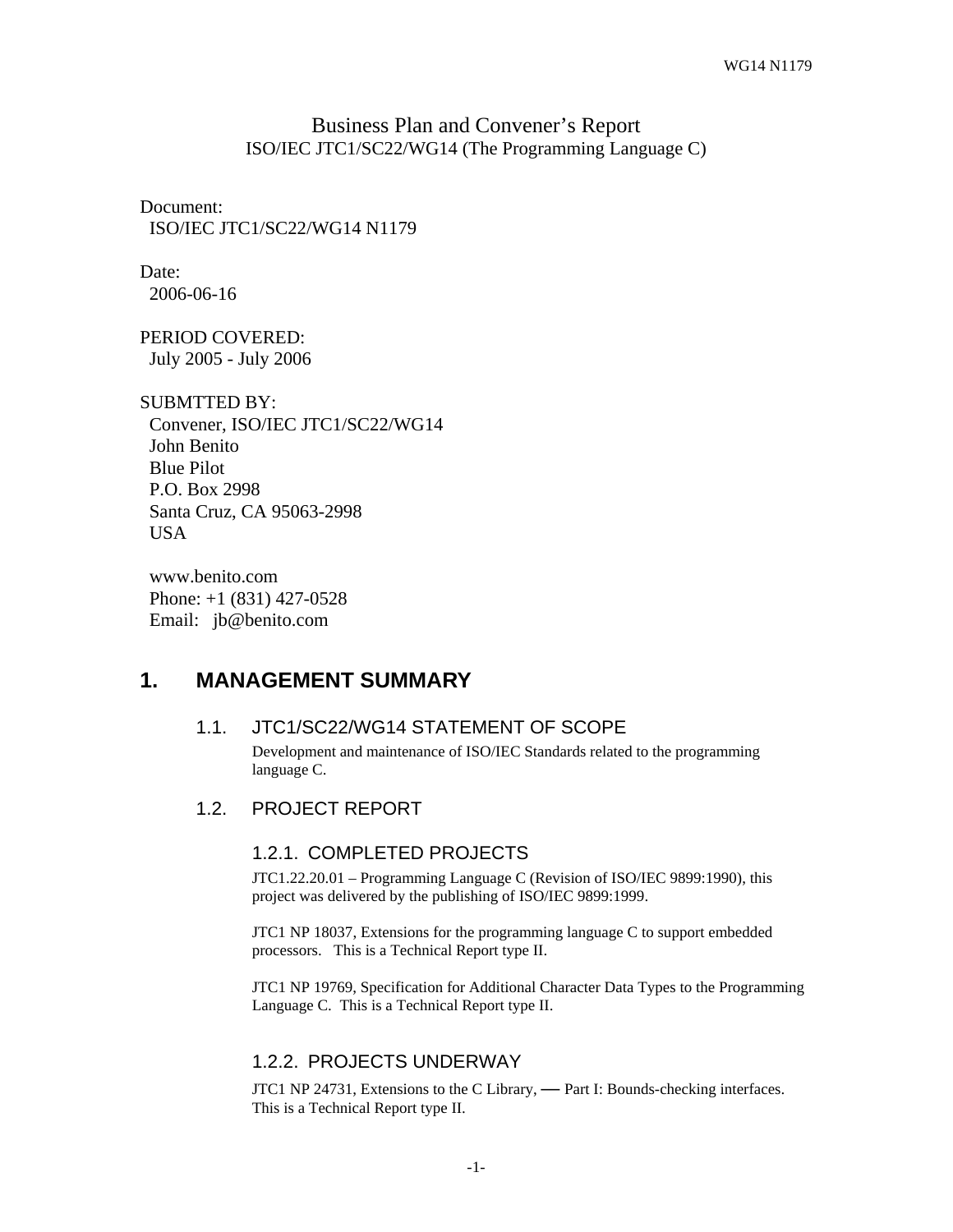JTC1 NP 24732, Extensions for the programming language C to support decimal floating point arithmetic. This is a Technical Report type II.

JTC1 NP 24747, Extensions for the C Standard Library to Support Mathematical Special Functions. This is a Technical Report type II.

### 1.2.3. CANCELLED PROJECTS

None over this period.

#### 1.2.4. COOPERATION and COMPETITION

Where appropriate, WG14 has established active liaisons with other SC22 working groups. There is no apparent direct competition with any other current SC22 working group.

# **2. PEROID REVIEW**

#### 2.1. MARKET REQUIREMENTS

WG14 feels that it responded to user community pressure and to implementers concerns when the ISO/IEC 9899:1995 standard was updated on schedule. WG14 believes that the ISO/IEC 9899:1999 standard answers many concerns and keeps the International Standard for the C programming language current with today's programming trends and market.

WG14 believes the newly published TR 18037 and TR 19769, and the ongoing work on TR 24731 and TR 24732 address important issues that benefit the entire C community.

#### 2.2. ACHIEVEMENTS

- WG14 has worked on Defect Reports; keeping the Defect Report Log current for the 9899:1999 Standard.
- WG14 has worked on all the Defect Reports filed for TR 18037; the Defect Report Log for TR 18037 is current.
- The text for DTR 24731has been forwarded to the SC22 Secretariat to forward to JTC 1, see JTC1 N8132.
- The TR 24732 has been forwarded to the SC22 Secretariat for registration ballot, see SC22 N4060.

#### 2.3. RESOURCES

WG14 meets two times per year in co-located technical sessions with the US committee NCITS J11. Over the past several years, WG14 has timed its technical sessions to coincide with WG21, allowing those technical experts that would like to attend both technical sessions the opportunity to do so without extra travel. The WG14 Convener would like to thank the WG21 Convener for the extended effort it takes to coordinate common meeting locations and liaison between the two working groups. Thirteen countries participate by attending these meetings or by being involved in the technical discussions that take place over the reflector. The countries are: Australia, Canada, Denmark, France, Germany, Ireland, Japan, Netherlands, Norway, Russia, Sweden, UK, and the USA.

WG14 has been monitoring the cross-language standards activities, and are using the ISO/IEC JTC 1/WG20 guidelines on extended characters. WG14 has also keeps appraised of the requirements of the LIA-1, 2 standards.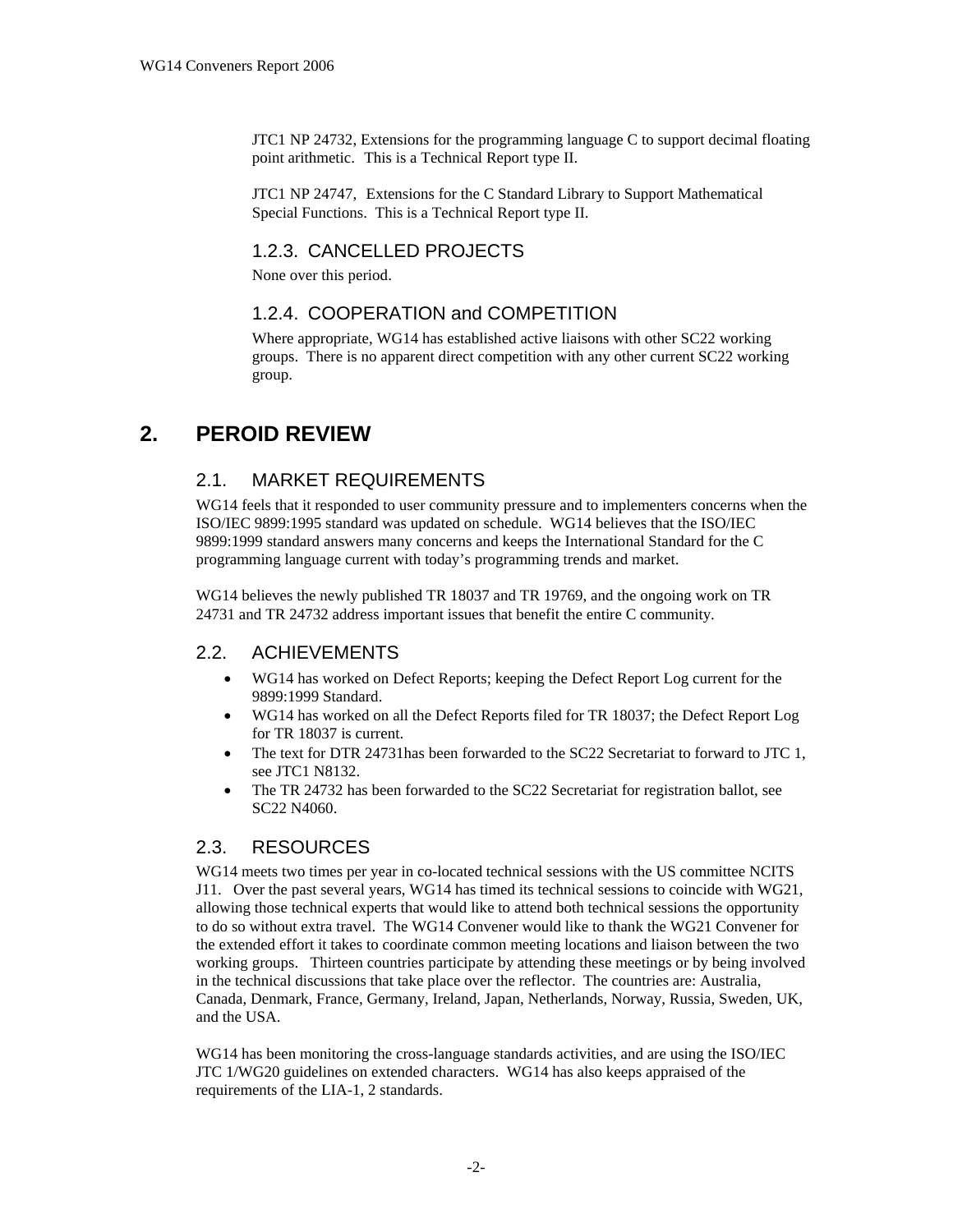WG14 liaison appointments are:

| Group            | Name                           | Person assigned        |
|------------------|--------------------------------|------------------------|
| WG11             | Language Independent Datatypes | Willem Wakker          |
| WG <sub>21</sub> | $($ ++                         | Group liaison assigned |
| FSG              | Free Standard Group            | Nick Stoughton         |

# **3. FOCUS NEXT WORK PERIOD**

WG14 will focus on:

- work item JTC1 NP 24731, a type II technical report; see SC22 N3704, N3838, N3888 and JTC1 N8132
- work item JTC1 NP 24732, a type II technical report; see SC22 N3720, N3740 and N4060
- work item JTC1 NP 24747, a type II technical report, see SC22 N3814.

The Committee has discussed several other possible new work items, but plans to finish at least one of the current Technical Reports before starting a new project. The other items identified are:

- 1. Conformance
- 2. Sequence Points
- 3. Time
- 4. Concurrency

#### 3.1. DELIVERABLES

None.

#### 3.2. STRATEGIES

WG14 believes that routine handling will suffice to complete the progress desired.

#### 3.3. RISKS

No problems are anticipated.

#### 3.4. OPPORTUNITIES

None.

#### 3.5. WORK PROGRAM PRIORITIES

WG14 will concentrate on the work item NP 24731 and will work on the projects NP 24732 and NP 24747. WG14 will respond to any Defect Reports logged for the current ISO/IEC 9899:1999 Standard and the two published Technical Reports TR 18037 and TR 19769.

# **4. OTHER ITEMS**

4.1. POSSIBLE ACTION REQUESTS AT FORTHCOMING PLENARY None.

 1 Dinkumware, Glassborow, Intel, Metrowerks, Microsoft, Oracle, Plum Hall, Perennial, and Sun Microsystems.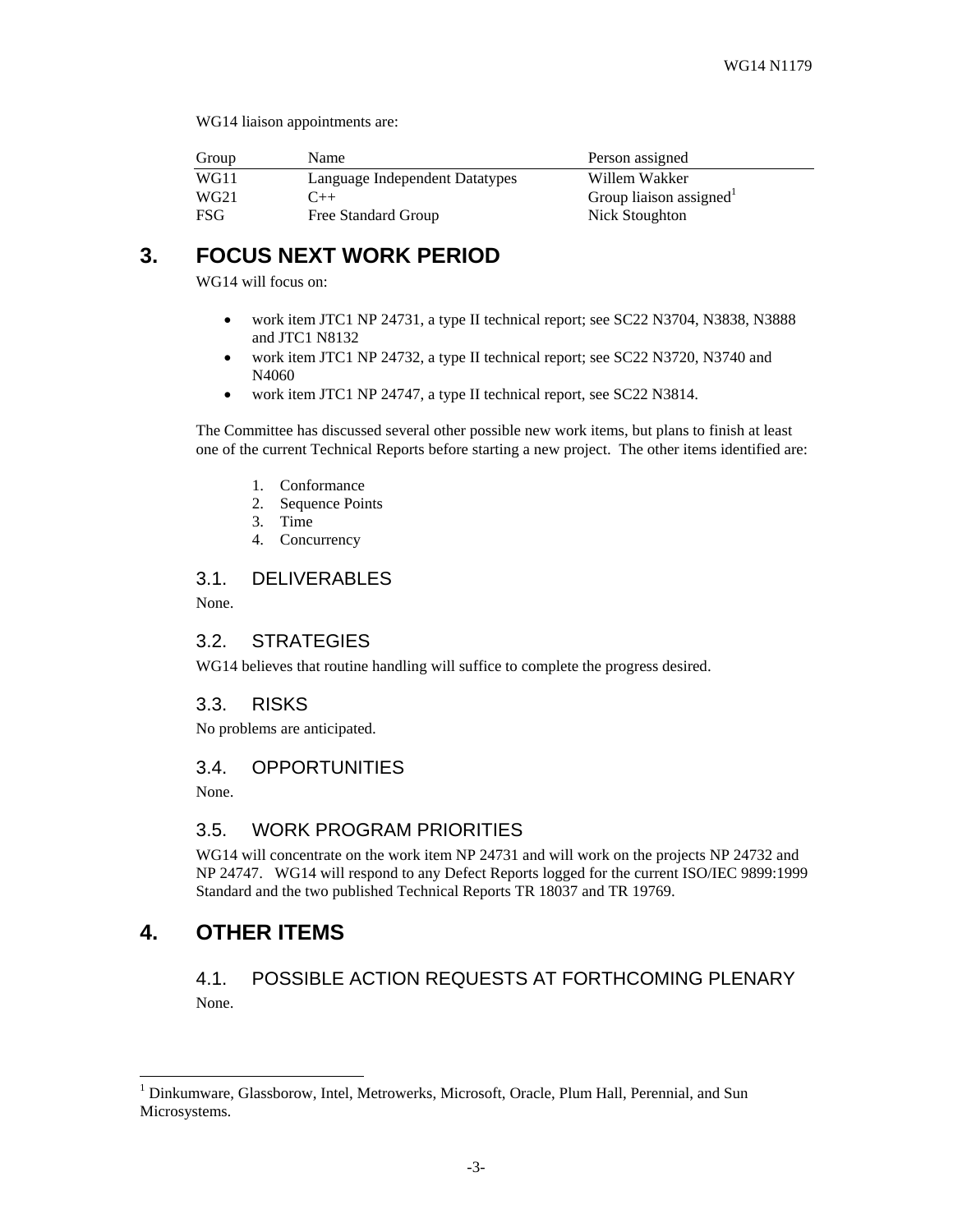### 4.2. WG14 SUPPORTS SC22 N2718

WG14 supports the action requested in ISO/IEC JTC 1/SC22 N2718.

### 4.3. PROJECT EDITORS

The following individuals have been appointed project editors and backup project editors:

- JTC1.22.20.01 Programming Language C (Revision of ISO/IEC 9899:1990) Larry Jones (Project Editor), Douglas Walls (Backup Project Editor)
- JTC1 NP 18037 Extensions for the programming language C to support embedded processors. Willem Wakker (Project Editor), John Benito (Backup Project Editor)

JTC1 NP 19769 Specification for Additional Character Data Types to the Programming Language C.

Nobuyoshi Mori (Project Editor), John Benito (Backup Project Editor)

JTC1 NP 24731 Extensions to the C Library, Part I: Bounds-checking interfaces Randy Meyers (Project Editor), P. J. Plauger (Backup Project Editor)

JTC1 NP 24732 Extensions for the programming language C to support decimal floating point arithmetic

Edison Kwok (Project Editor), P. J. Plauger (Backup Project Editor)

JTC1 NP 24747 Extensions for the Standard Library of the Programming Language C to Support Mathematical Special Functions

P. J. Plauger (Project Editor), John Benito (Backup Project Editor)

## 4.4. ELECTRONIC DOCUMENT DISTRIBUTION

WG14 has conducted some of its detailed technical discussion using email reflector provided by the Danish UNIX Users Group, Copenhagen University College of Engineering and Keld Simonsen.

WG14 also has an ftp and Web site provided by courtesy of the Copenhagen University College of Engineering, Danish UNIX Users Group and Keld Simonsen.

WG14 uses a secure wiki setup and maintained by Dinkumware, Ltd. This wiki is used for quick exchange of documents during a meeting.

WG14 is now providing all the appropriate committee documents on the Committee Web site, eliminating the need for paper mailings.

#### 4.5. RECENT MEETINGS

| $05-09$   | Feb 1996 | Irvine, CA USA      | <b>ANSI</b>             |
|-----------|----------|---------------------|-------------------------|
| 24-28     | Jun 1996 | Amsterdam, NL       | <b>NEN</b>              |
| $21 - 15$ | Oct 1996 | Toronto, Canada     | SCC, IBM                |
| $23 - 27$ | Jun 1997 | London, UK          | BSI, Plum Hall Europe   |
| 20-24     | Oct 1997 | Menlo Park, CA USA  | ANSI, Sun Microsystems  |
| $02-06$   | Feb 1998 | Frisco, CO USA      | ANSI, Keaton Consulting |
| 23-27     | Jun 1998 | Copenhagen, Denmark | Danish Standards        |
| $05-09$   | Oct 1998 | Santa Cruz, CA USA  | ANSI, SGI/Cray          |
| $01-05$   | Feb 1999 | Portland, OR USA    | ANSI, Intel Corp        |
| $21 - 24$ | Jun 1999 | London, UK          | <b>BSI</b>              |
|           |          |                     |                         |